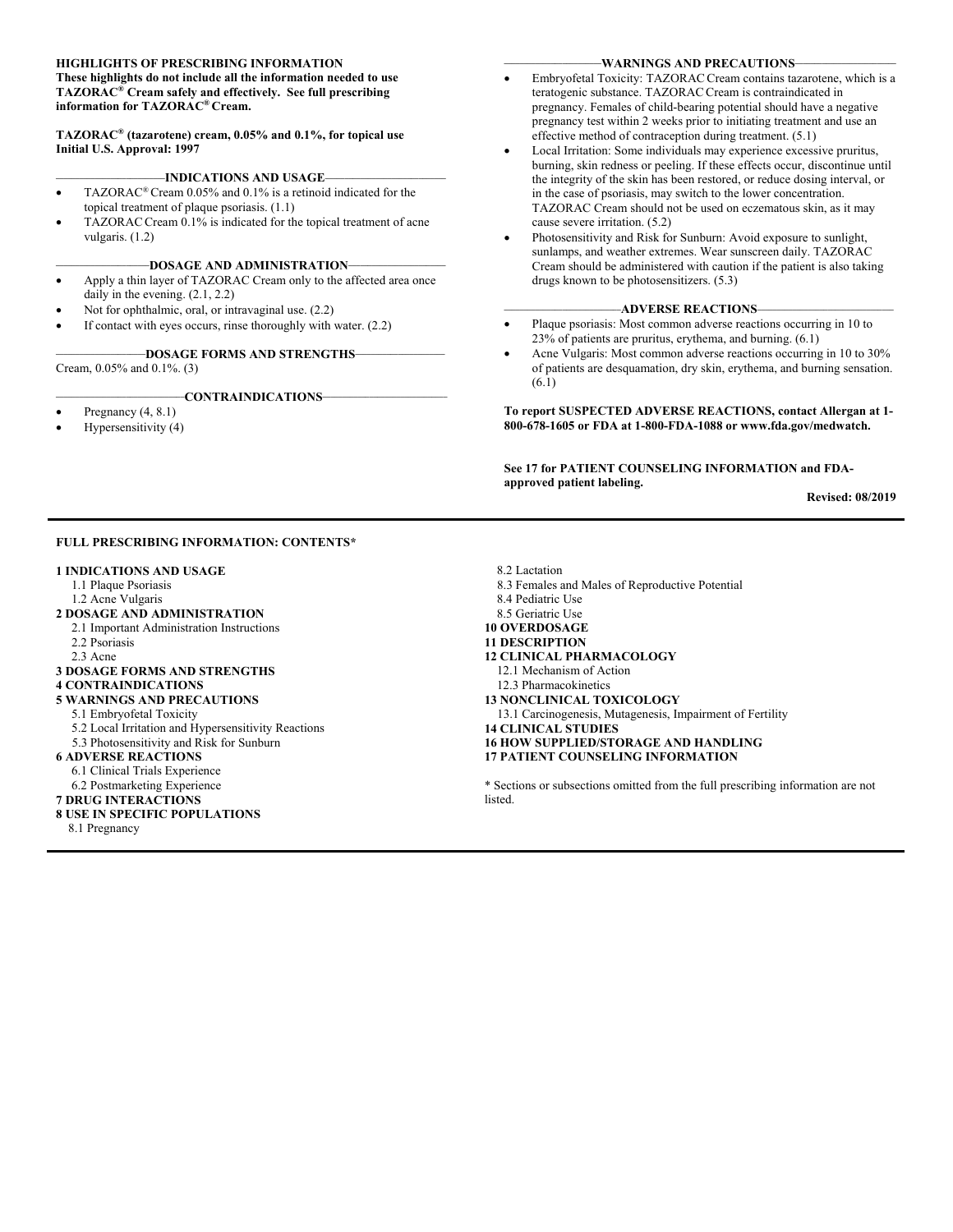#### **FULL PRESCRIBING INFORMATION**

#### **1 INDICATIONS AND USAGE**

#### **1.1 Plaque Psoriasis**

TAZORAC® (tazarotene) Cream, 0.05% and 0.1% are indicated for the topical treatment of patients with plaque psoriasis.

#### **1.2 Acne Vulgaris**

TAZORAC (tazarotene) Cream, 0.1% is also indicated for the topical treatment of patients with acne vulgaris.

#### **2 DOSAGE AND ADMINISTRATION**

#### **2.1 Important Administration Instructions**

TAZORAC Cream is for topical use only. TAZORAC Cream is not for ophthalmic, oral, or intravaginal use. If contact with mucous membranes occurs, rinse thoroughly with water *[see Warnings and Precaution (5.2)]*.

Wash hands thoroughly after application.

#### $2.2$ **2.2 Psoriasis**

It is recommended that treatment starts with TAZORAC Cream, 0.05%, with strength increased to 0.1% if tolerated and medically indicated. Apply a thin film  $(2 \text{ mg/cm}^2)$  of TAZORAC Cream once per day, in the evening, to cover only the psoriatic lesions. If a bath or shower is taken prior to application, the skin should be dry before applying the cream. If emollients are used, they should be applied at least an hour before application of TAZORAC Cream. Because unaffected skin may be more susceptible to irritation, application of TAZORAC Cream to these areas should be carefully avoided.

#### **2.3 Acne**

Cleanse the face gently. After the skin is dry, apply a thin layer  $(2 \text{ mg/cm}^2)$  of TAZORAC Cream 0.1% once per day, in the evening, to the skin areas where acne lesions appear. Use enough to cover the entire affected area.

Use effective sunscreens and wear protective clothing while using TAZORAC Cream *[see Warnings and Precaution (5.3)]*.

## **3 DOSAGE FORMS AND STRENGTHS**

Cream, 0.05% and 0.1%. Each gram of TAZORAC Cream, 0.05% and 0.1% contains 0.5 mg and 1 mg of tazarotene, respectively in a white cream base.

## **4 CONTRAINDICATIONS**

TAZORAC Cream is contraindicated in :

- *Precautions (5.1), Use in Specific Populations (8.1, 8.3)]*. Pregnancy. Retinoids may cause fetal harm when administered to a pregnant female *[see Warnings and*
- Individuals who have known hypersensitivity to any of its components *[see Warnings and Precautions (5.2)].*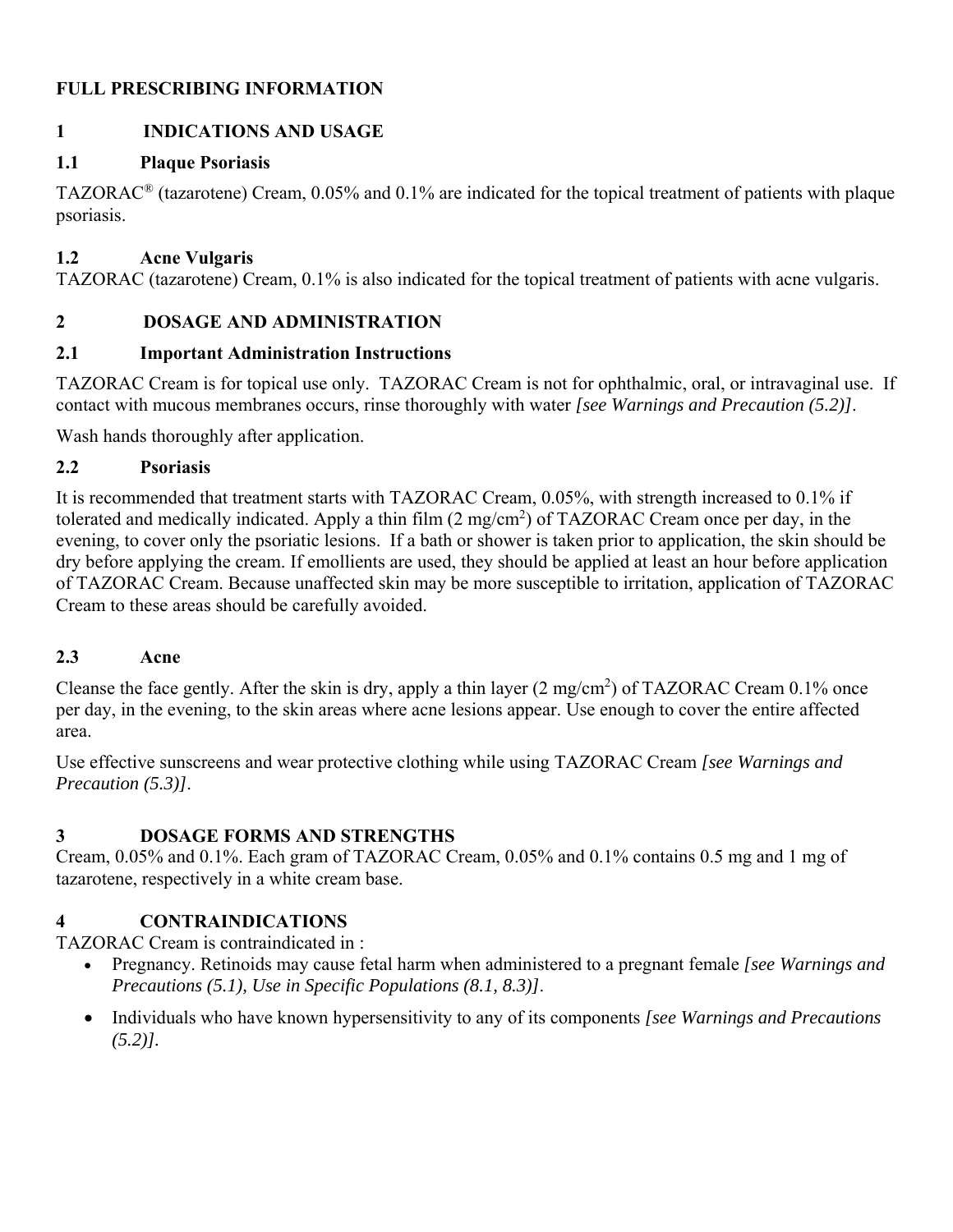## **5 WARNINGS AND PRECAUTIONS**

## **5.1 Embryofetal Toxicity**

Systemic exposure to tazarotenic acid is dependent upon the extent of the body surface area treated. In patients treated topically over sufficient body surface area, exposure could be in the same order of magnitude as in orally treated animals. Although there may be less systemic exposure in the treatment of acne of the face alone due to less surface area for application, tazarotene is a teratogenic substance, and it is not known what level of exposure is required for teratogenicity in humans *[see Clinical Pharmacology (12.3)]*.

There were thirteen reported pregnancies in subjects who participated in the clinical trials for topical tazarotene. Nine of the subjects were found to have been treated with topical tazarotene, and the other four had been treated with vehicle. One of the subjects who was treated with tazarotene cream elected to terminate the pregnancy for non-medical reasons unrelated to treatment. The other eight pregnant women who were inadvertently exposed to topical tazarotene during clinical trials subsequently delivered apparently healthy babies. As the exact timing and extent of exposure in relation to the gestation times are not certain, the significance of these findings is unknown.

## *Females of Child-bearing Potential*

Females of child-bearing potential should be warned of the potential risk and use adequate birth-control measures when TAZORAC Cream is used. The possibility that a female of child-bearing potential is pregnant at the time of institution of therapy should be considered.

A negative result for pregnancy test should be obtained within 2 weeks prior to TAZORAC Cream therapy. TAZORAC Cream therapy should begin during a menstrual period *[see Use in Specific Populations (8.1)]*.

## **5.2 Local Irritation and Hypersensitivity Reactions**

Local tolerability reactions (including blistering and skin desquamation) and hypersensitivity adverse reactions (including urticaria) have been observed with topical tazarotene. Application of TAZORAC Cream may cause excessive irritation in the skin of certain sensitive individuals. Some individuals may experience excessive pruritus, burning, skin redness or peeling. If these effects occur, the medication should either be discontinued until the integrity of the skin is restored, or the dosing should be reduced to an interval the patient can tolerate. However, efficacy at reduced frequency of application has not been established. Alternatively, patients with psoriasis who are being treated with the 0.1% concentration can be switched to the lower concentration. Frequency of application should be closely monitored by careful observation of the clinical therapeutic response and skin tolerance. Therapy can be resumed, or the drug concentration or frequency of application can be increased as the patient becomes able to tolerate treatment.

Concomitant topical medications and cosmetics that have a strong drying effect should be avoided. It is also advisable to "rest" a patient's skin until the effects of such preparations subside before use of TAZORAC Cream is begun.

TAZORAC Cream, should not be used on eczematous skin, as it may cause severe irritation.

Weather extremes, such as wind or cold, may be more irritating to patients using TAZORAC Cream.

## **5.3 Photosensitivity and Risk for Sunburn**

Because of heightened burning susceptibility, exposure to sunlight (including sunlamps) should be avoided unless deemed medically necessary, and in such cases, exposure should be minimized during the use of TAZORAC Cream. Patients must be warned to use sunscreens and protective clothing when using TAZORAC Cream. Patients with sunburn should be advised not to use TAZORAC Cream until fully recovered. Patients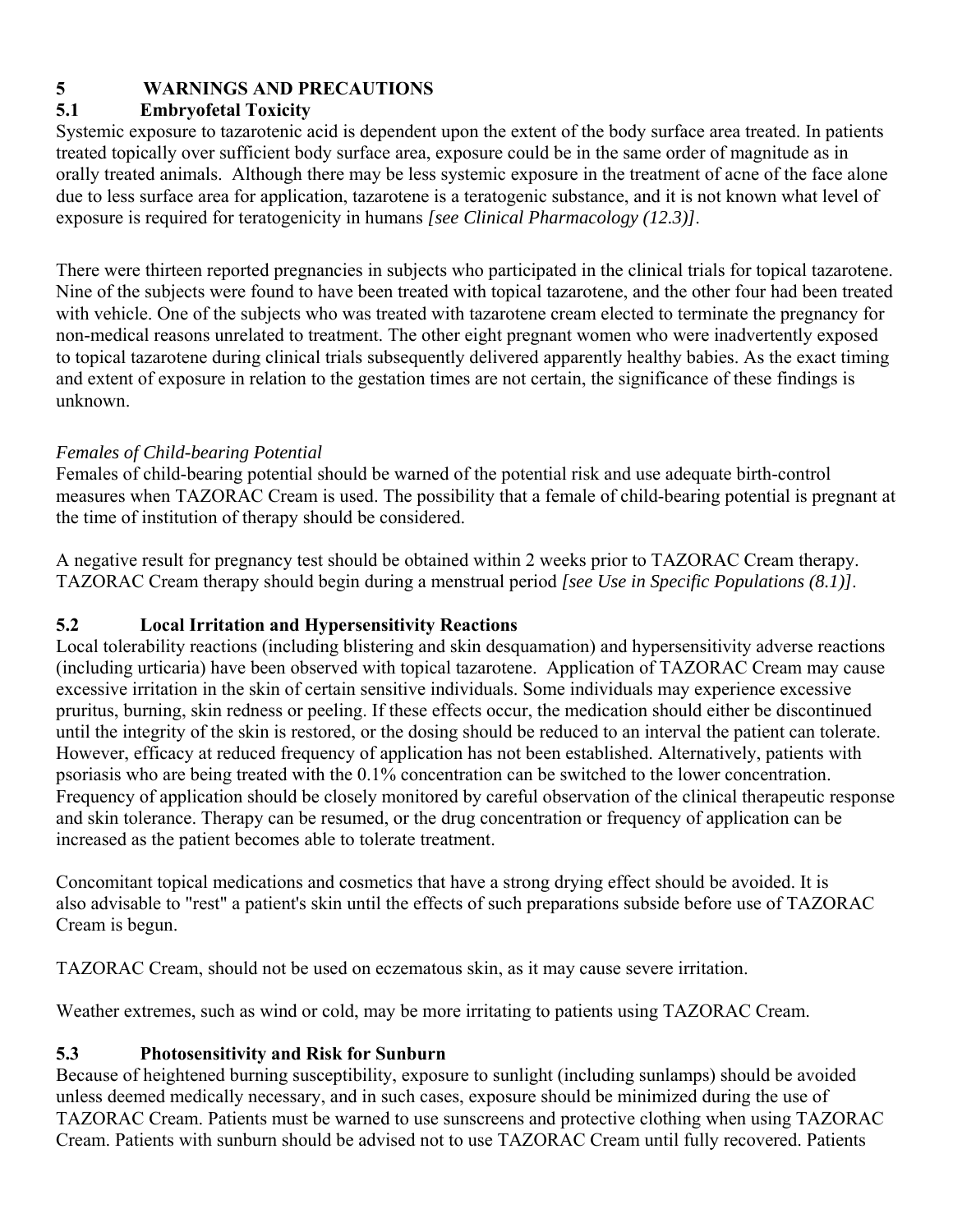who may have considerable sun exposure due to their occupation and those patients with inherent sensitivity to sunlight should exercise particular caution when using TAZORAC Cream.

TAZORAC Cream should be administered with caution if the patient is also taking drugs known to be photosensitizers (e.g., thiazides, tetracyclines, fluoroquinolones, phenothiazines, sulfonamides) because of the increased possibility of augmented photosensitivity.

## **6 ADVERSE REACTIONS**

The following serious adverse reactions are discussed in more detail in other sections of the labeling:

- Embryofetal toxicity *[see Warnings and Precautions (5.1)]*
- Photosensitivity and Risk of Sunburn *[see Warnings and Precautions (5.3)]*

## **6.1 Clinical Trials Experience**

Because clinical trials are conducted under widely varying conditions, adverse reaction rates observed in the clinical trials of a drug cannot be directly compared to rates in the clinical trials of another drug and may not reflect the rates observed in clinical practice.

In human dermal safety trials, TAZORAC Cream, 0.05% and 0.1% did not induce allergic contact sensitization, phototoxicity, or photoallergy.

## **Psoriasis**

The most frequent adverse reactions reported with TAZORAC Cream, 0.05% and 0.1% occurring in 10 to 23% of subjects, in descending order, included pruritus, erythema, and burning. Reactions occurring in greater than 1 to less than 10% of subjects, in descending order, included irritation, desquamation, stinging, contact dermatitis, dermatitis, eczema, worsening of psoriasis, skin pain, rash, hypertriglyceridemia, dry skin, skin inflammation, and peripheral edema.

TAZORAC Cream, 0.1% was associated with a greater degree of local irritation than the 0.05% cream. The rates of irritation adverse reactions reported during psoriasis trials with TAZORAC Cream, 0.1% were 0.1-0.4% higher than those reported for TAZORAC Cream, 0.05%.

## **Acne**

The most frequent adverse reactions reported during clinical trials with TAZORAC Cream 0.1% in the treatment of acne, occurring in 10-30% of subjects, in descending order included desquamation, dry skin, erythema, and burning sensation. Reactions occurring in 1 to 5% of subjects included pruritus, irritation, face pain, and stinging.

## **6.2 Postmarketing Experience**

The following adverse reactions have been identified during postapproval use of tazarotene. Because these reactions are reported voluntarily from a population of uncertain size, it is not always possible to reliably estimate their frequency or establish a causal relationship to drug exposure.

**Skin and subcutaneous tissue disorders**: blister, dermatitis, urticaria, skin exfoliation, skin discoloration (including skin hyperpigmentation or skin hypopigmentation), swelling at or near application sites, and pain.

## **7 DRUG INTERACTIONS**

No formal drug-drug interaction studies were conducted with TAZORAC Cream.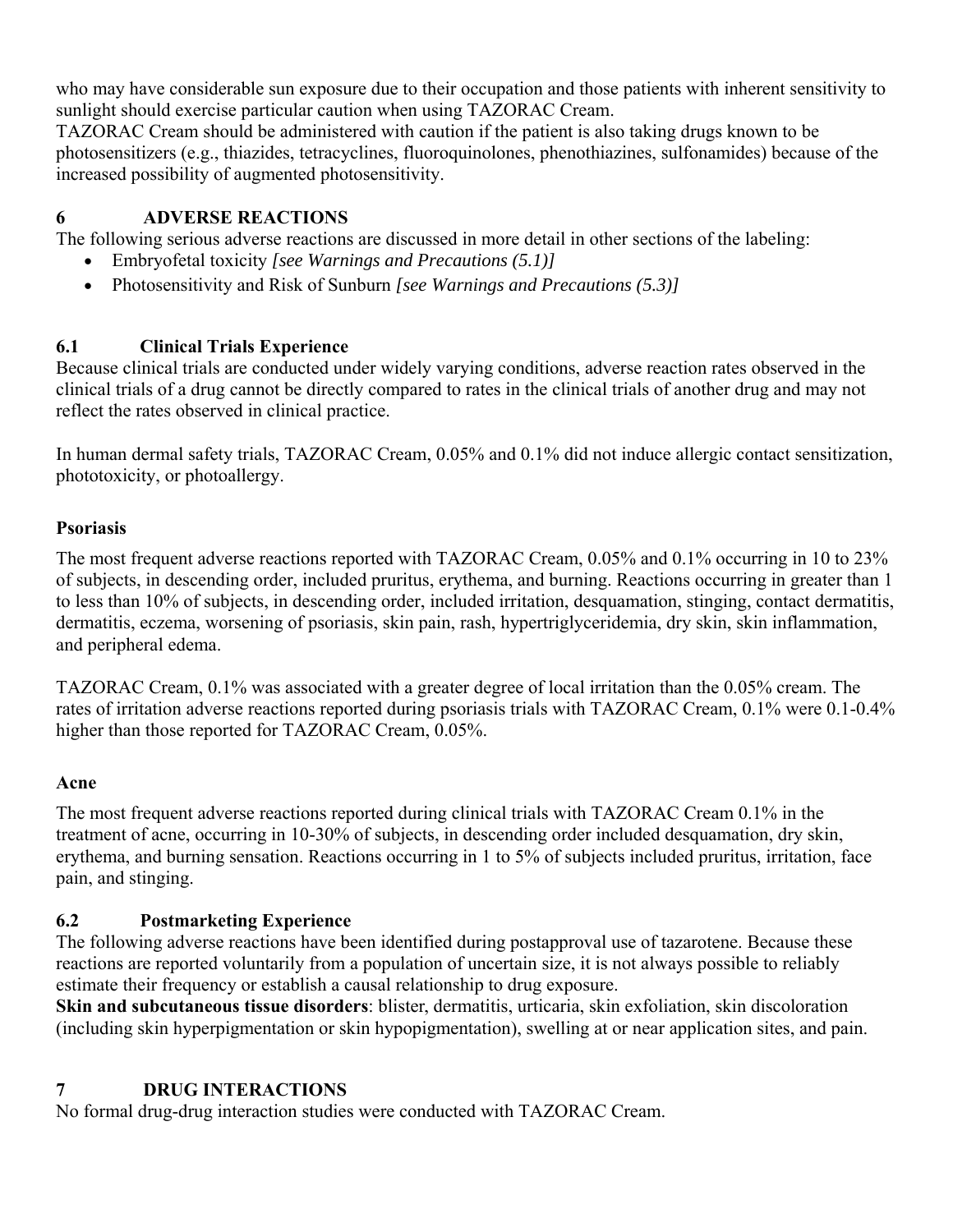In a trial of 27 healthy female subjects between the ages of 20–55 years receiving a combination oral contraceptive tablet containing 1 mg norethindrone and 35 mcg ethinyl estradiol, concomitant use of tazarotene administered as 1.1 mg orally (mean  $\pm$  SD C<sub>max</sub> and AUC<sub>0-24</sub> of tazarotenic acid were 28.9  $\pm$  9.4 ng/mL and  $120.6 \pm 28.5$  ng·hr/mL) did not affect the pharmacokinetics of norethindrone and ethinyl estradiol over a complete cycle.

The impact of tazarotene on the pharmacokinetics of progestin only oral contraceptives (i.e., minipills) has not been evaluated.

## **8 USE IN SPECIFIC POPULATIONS**

## **8.1 Pregnancy**

#### Risk Summary

 gestational age are not certain, the significance of these findings is unknown*.* Based on data from animal reproduction studies, retinoid pharmacology, and the potential for systemic absorption, TAZORAC Cream may cause fetal harm when administered to a pregnant female and is contraindicated during pregnancy. Safety in pregnant females has not been established. The potential risk to the fetus outweighs the potential benefit to the mother from TAZORAC Cream during pregnancy; therefore, TAZORAC Cream should be discontinued as soon as pregnancy is recognized *[see Contraindications (4), Warnings and Precautions (5.1), Clinical Pharmacology (12.3)].* Limited case reports of pregnancy in females enrolled in clinical trials for TAZORAC Cream have not established a clear association with tazarotene and major birth defects or miscarriage risk. Because the exact timing and extent of exposure in relation to the

In animal reproduction studies with pregnant rats, tazarotene dosed topically during organogenesis at 2 times the maximum systemic exposure in subjects treated with the maximum recommended human dose (MRHD) of tazarotene cream, 0.1% resulted in reduced fetal body weights and reduced skeletal ossification. In animal reproduction studies with pregnant rabbits dosed topically with tazarotene gel at 26 times the maximum systemic exposure in subjects treated with the MRHD of tazarotene cream, 0.1%, there was a single incident of known retinoid malformations, including spina bifida, hydrocephaly, and heart anomalies.

In animal reproduction studies with pregnant rats and rabbits, tazarotene dosed orally during organogenesis at 2 and 52 times, respectively, the maximum systemic exposure in subjects treated with the MRHD of tazarotene cream, 0.1% resulted in malformations, fetal toxicity, developmental delays, and/or behavioral delays*.* In pregnant rats, tazarotene dosed orally prior to mating through early gestation resulted in decreased litter size, decreased numbers of live fetuses, decreased fetal body weights, and increased malformations at doses approximately 7 times higher than the maximum systemic exposure in subjects treated with the MRHD of tazarotene cream, 0.1% *[see Data].* 

The background risk of major birth defects and miscarriage for the indicated population is unknown. Adverse outcomes in pregnancy occur regardless of the health of the mother or the use of medications. In the U.S. general population, the estimated background risk of major birth defects and miscarriage in clinically recognized pregnancies is 2-4% and 15-20%, respectively.

#### Data

#### *Animal Data*

In rats, a tazarotene gel, 0.05% formulation dosed topically during gestation days 6 through 17 at 0.25 mg/kg/day, which represented 2 times the maximum systemic exposure in subjects treated with the MRHD of tazarotene cream, 0.1% (*i.e.*, 2 mg/cm2 over a 15% body surface area), resulted in reduced fetal body weights and reduced skeletal ossification. Rabbits dosed topically with 0.25 mg/kg/day tazarotene gel, which represented 26 times the maximum systemic exposure in subjects treated with MRHD of tazarotene cream,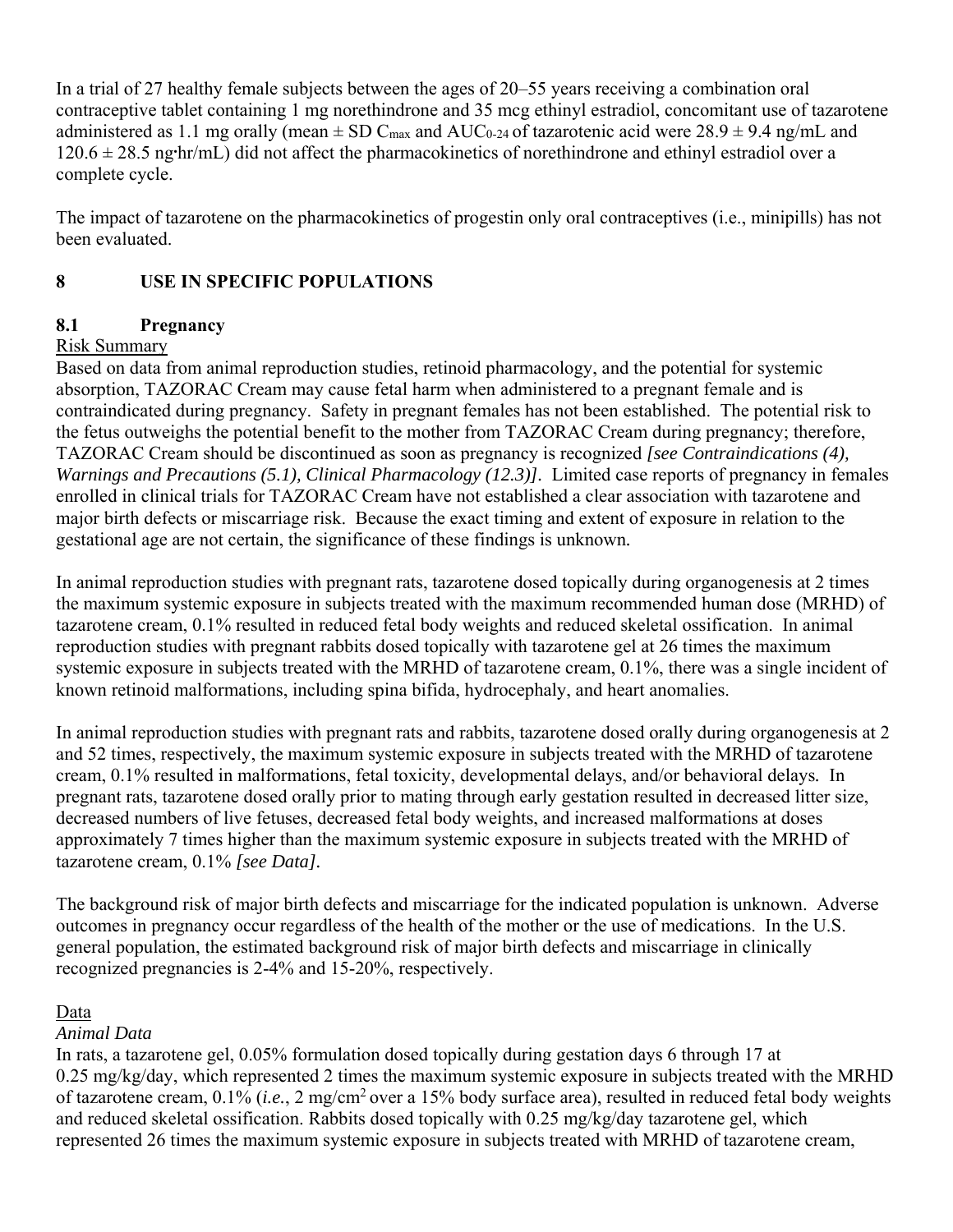0.1%, during gestation days 6 through 18, had a single incident of known retinoid malformations, including spina bifida, hydrocephaly, and heart anomalies.

When tazarotene was given orally to animals, developmental delays were seen in rats, and malformations and post-implantation loss were observed in rats and rabbits at doses representing 2 and 52 times, respectively, the maximum systemic exposure seen in subjects treated with the MRHD of tazarotene cream, 0.1%.

In female rats orally administered 2 mg/kg/day of tazarotene from 15 days before mating through gestation day 7, which represented 7 times the maximum systemic exposure in subjects treated with the MRHD of tazarotene cream, 0.1%, classic developmental effects of retinoids were observed including decreased number of implantation sites, decreased litter size, decreased numbers of live fetuses, and decreased fetal body weights. A low incidence of retinoid-related malformations was observed at that dose.

In a pre- and postnatal development toxicity study, topical administration of tazarotene gel (0.125 mg/kg/day) to pregnant female rats from gestation day 16 through lactation day 20 reduced pup survival, but did not affect the reproductive capacity of the offspring. Based on data from another study, the maximum systemic exposure in the rat would be equivalent to the maximum systemic exposure in subjects treated with the MRHD of tazarotene cream, 0.1%.

## **8.2 Lactation**

#### Risk Summary

There is no information regarding the presence of tazarotene in human milk, the effects on the breastfed infant, or the effects on milk production. After single topical doses of  ${}^{14}C$ -tazarotene gel to the skin of lactating rats, radioactivity was detected in rat milk. The lack of clinical data during lactation precludes a clear determination of the risk of TAZORAC Cream to an infant during lactation; therefore, the developmental and health benefits of breastfeeding should be considered along with the mother's clinical need for TAZORAC Cream and any potential adverse effects on the breastfed child from TAZORAC Cream or from the underlying maternal condition.

## **8.3 Females and Males of Reproductive Potential**

## Pregnancy Testing

Pregnancy testing is recommended for females of reproductive potential within 2 weeks prior to initiating TAZORAC Cream therapy which should begin during a menstrual period.

## Contraception

## *Females*

Based on animal studies, TAZORAC Cream may cause fetal harm when administered to a pregnant woman *[see Use in Specific Populations (8.1)].* Advise females of reproductive potential to use effective contraception during treatment with TAZORAC Cream.

## **8.4 Pediatric Use**

The safety and efficacy of TAZORAC Cream have not been established in patients with psoriasis under the age of 18 years, or in patients with acne under the age of 12 years.

## **8.5 Geriatric Use**

TAZORAC Cream for the treatment of acne has not been clinically tested in persons 65 years of age or older.

Of the total number of subjects in clinical trials of TAZORAC Cream for plaque psoriasis, 120 were over the age of 65. No overall differences in safety or effectiveness were observed between these subjects and younger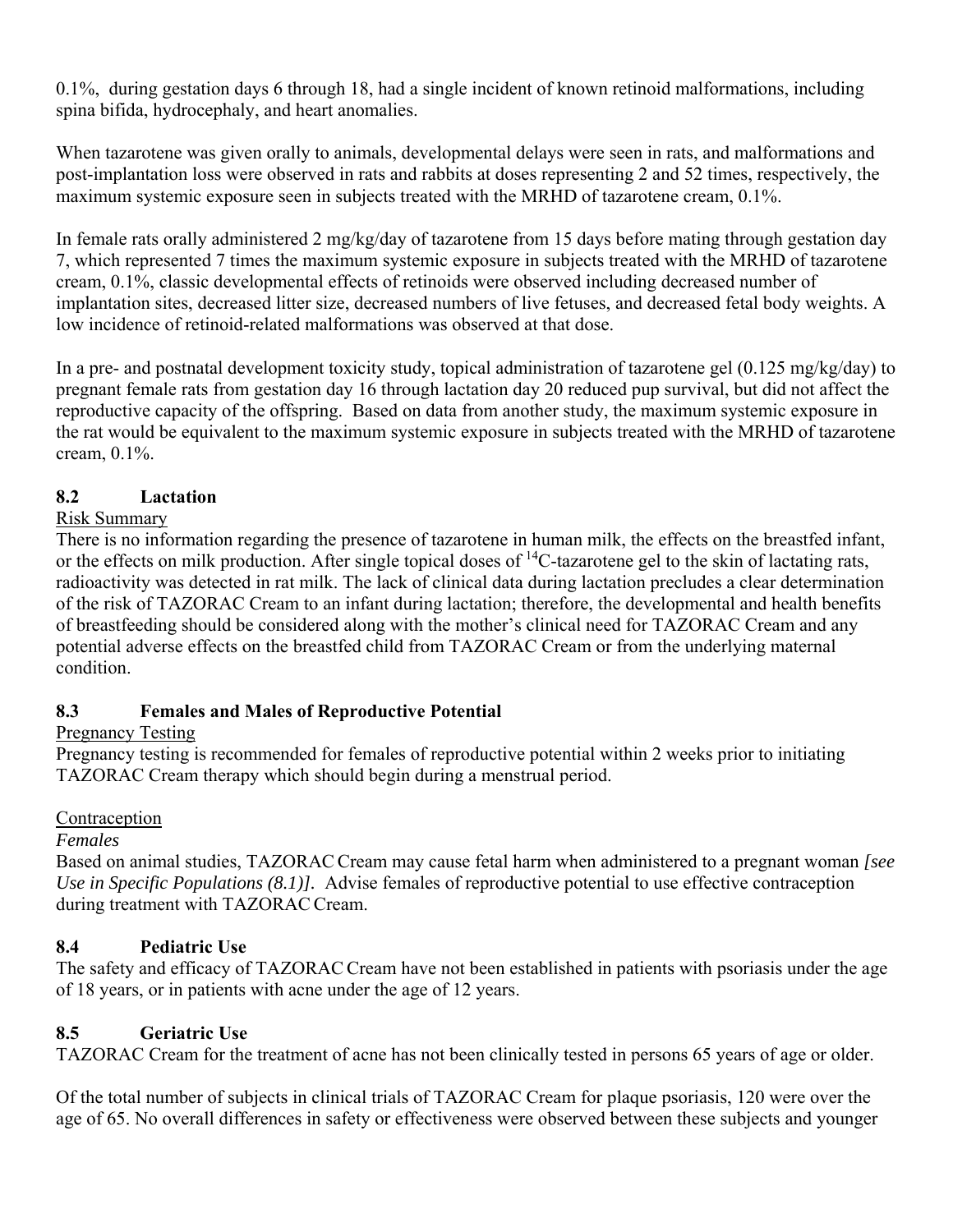subjects. Currently there is no other clinical experience on the differences in responses between the elderly and younger subjects, but greater sensitivity of some older individuals cannot be ruled out.

## **10 OVERDOSAGE**

Excessive topical use of TAZORAC Cream, 0.05% and 0.1% may lead to marked redness, peeling, or discomfort *[see Warnings and Precautions (5.2)]*.

TAZORAC Cream, 0.05% and 0.1% are not for oral use. Oral ingestion of the drug may lead to the same adverse effects as those associated with excessive oral intake of Vitamin A (hypervitaminosis A) or other retinoids. If oral ingestion occurs, the patient should be monitored, and appropriate supportive measures should be administered as necessary.

## **11 DESCRIPTION**

TAZORAC (tazarotene) Cream, 0.05% and 0.1% is for topical use and contains the active ingredient, tazarotene. Each gram of TAZORAC Cream, 0.05% and 0.1% contains 0.5 and 1 mg of tazarotene, respectively in a white cream base.

Tazarotene is a member of the acetylenic class of retinoids. Chemically, tazarotene is ethyl 6-[(4,4 dimethylthiochroman-6-yl)ethynyl]nicotinate. The compound has an empirical formula of  $C_{21}H_{21}NO_2S$  and molecular weight of 351.46. The structural formula is shown below:



**TAZAROTENE** 

TAZORAC Cream contains the following inactive ingredients: benzyl alcohol 1%; carbomer 1342; carbomer homopolymer type B; edetate disodium; medium chain triglycerides; mineral oil; purified water; sodium hydroxide; sodium thiosulfate; and sorbitan monooleate.

# **12 CLINICAL PHARMACOLOGY**

## **12.1 Mechanism of Action**

deesterification. Tazarotenic acid binds to all three members of the retinoic acid receptor (RAR) family:  $RAR\alpha$ , Tazarotene is a retinoid prodrug which is converted to its active form, the carboxylic acid of tazarotene, by RAR $\beta$ , and RAR $\gamma$ , but shows relative selectivity for RAR $\beta$ , and RAR $\gamma$  and may modify gene expression. The clinical significance of these findings is unknown.

## **12.3 Pharmacokinetics**

Following topical application, tazarotene undergoes esterase hydrolysis to form its active metabolite, tazarotenic acid. Little parent compound could be detected in the plasma. Tazarotenic acid was highly bound to plasma proteins (greater than 99%). Tazarotene and tazarotenic acid were metabolized to sulfoxides, sulfones and other polar metabolites which were eliminated through urinary and fecal pathways. The half-life of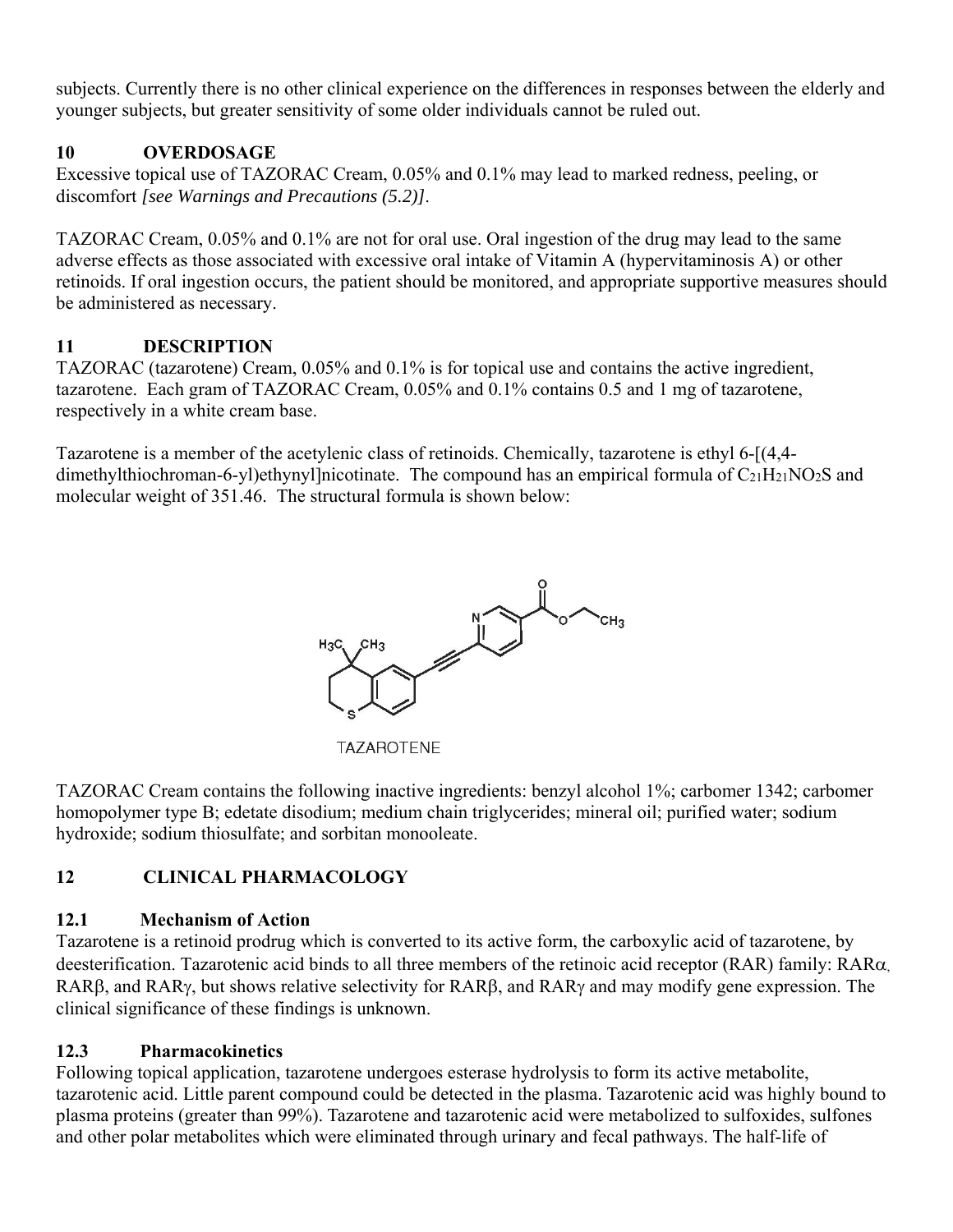tazarotenic acid was approximately 18 hours, following topical application of tazarotene to normal, acne or psoriatic skin.

In a multiple dose trial with a once daily dose for 14 consecutive days in 9 psoriatic subjects (male=5; female=4), measured doses of TAZORAC Cream, 0.1% were applied by medical staff to involved skin without occlusion (5 to 35% of total body surface area: mean  $\pm$  SD: 14  $\pm$  11%). The C<sub>max</sub> of tazarotenic acid was 2.31  $\pm$ 2.78 ng/mL occurring 8 hours after the final dose, and the AUC<sub>0-24h</sub> was  $31.2 \pm 35.2$  ng·hr/mL on day 15 in the five subjects who were administered clinical doses of 2 mg cream/cm<sup>2</sup>.

During clinical trials with TAZORAC Cream, 0.05% or 0.1% treatment for plaque psoriasis, three out of 139 subjects with their systemic exposure monitored had detectable plasma tazarotene concentrations, with the highest value at 0.09 ng/mL. Tazarotenic acid was detected in 78 out of 139 subjects (LLOQ = 0.05 ng/mL). Three subjects using tazarotene cream 0.1% had plasma tazarotenic acid concentrations greater than 1 ng/mL. The highest value was 2.4 ng/mL. However, because of the variations in the time of blood sampling, the area of psoriasis involvement, and the dose of tazarotene applied, actual maximal plasma levels are unknown.

TAZORAC Cream 0.1% was applied once daily to either the face ( $N=8$ ) or to 15% of body surface area ( $N=10$ ) of female subjects with moderate to severe acne vulgaris. The mean Cmax and AUC values of tazarotenic acid peaked at day 15 for both dosing groups during a 29 day treatment period. Mean C<sub>max</sub> and AUC<sub>0-24h</sub> values of tazarotenic acid from subjects in the 15% body surface area dosing group were more than 10 times higher than those from subjects in the face-only dosing group. The single highest Cmax throughout the trial period was 1.91 ng/mL on day 15 in the exaggerated dosing group. In the face-only group, the mean  $\pm$  SD values of C<sub>max</sub> and AUC<sub>0-24h</sub> of tazarotenic acid on day 15 were  $0.10 \pm 0.06$  ng/mL and  $1.54 \pm 1.01$  ng⋅hr/mL, respectively, whereas in the 15% body surface area dosing group, the mean  $\pm$  SD values of C<sub>max</sub> and AUC<sub>0-24h</sub> of tazarotenic acid on day 15 were  $1.20 \pm 0.41$  ng/mL and  $17.01 \pm 6.15$  ng⋅hr/mL, respectively. The steady state pharmacokinetics of tazarotenic acid had been reached by day 8 in the face-only and by day 15 in the 15% body surface area dosing groups.

In a Phase 3 clinical trial, TAZORAC Cream, 0.1% was applied once daily for 12 weeks to each of 48 subjects (22 females and 26 males) with facial acne vulgaris. The mean  $\pm$  SD values of plasma tazarotenic acid at weeks 4 and 8 were  $0.078 \pm 0.073$  ng/mL (N=47) and  $0.052 \pm 0.037$  ng/mL (N=42), respectively. The highest observed individual plasma tazarotenic acid concentration was 0.41 ng/mL at week 4 from a female subject. The magnitude of plasma tazarotenic acid concentrations appears to be independent of gender, age, and body weight.

## **13 NONCLINICAL TOXICOLOGY**

## **13.1 Carcinogenesis, Mutagenesis, Impairment of Fertility**

#### *Carcinogenesis*

A long-term study of tazarotene following oral administration of 0.025, 0.050, and 0.125 mg/kg/day to rats showed no indications of increased carcinogenic risks. Based on pharmacokinetic data from a shorter term study in rats, the highest dose of 0.125 mg/kg/day was anticipated to give systemic exposure in the rat equivalent to 0.6 times that seen in a psoriatic patient treated with 0.1% tazarotene cream at 2 mg/kg/cm<sup>2</sup> over a 35% body surface area in a controlled pharmacokinetic study. This estimated systemic exposure in rats was 2 times the maximum systemic exposure in acne patients treated with tazarotene cream,  $0.1\%$  cream at 2 mg/cm<sup>2</sup> over a 15% body surface area.

A long-term topical application study of up to 0.1% of tazarotene in a gel formulation in mice terminated at 88 weeks showed that dose levels of 0.05, 0.125, 0.25, and 1 mg/kg/day (reduced to 0.5 mg/kg/day for males after 41 weeks due to severe dermal irritation) revealed no apparent carcinogenic effects when compared to vehicle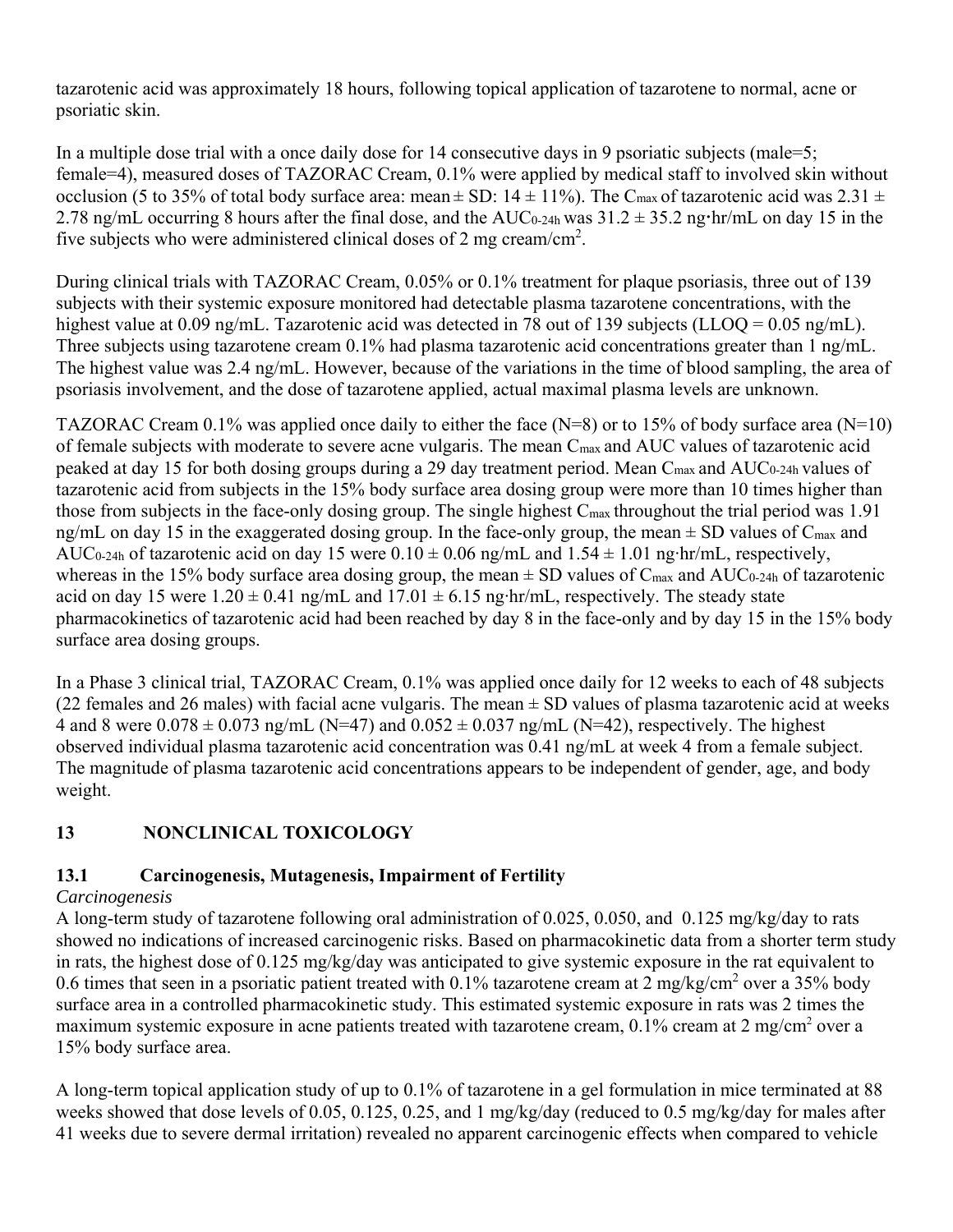control animals. Systemic exposures at the highest dose was 3.9 times that seen in a psoriatic patient treated with 0.1% tazarotene cream at 2 mg/cm<sup>2</sup> over a 35% body surface area in a controlled pharmacokinetic study, and 13 times the maximum systemic exposure in acne patients treated with tazarotene cream,  $0.1\%$  at  $2 \text{ mg/cm}^2$ over a 15% body surface area.

In evaluation of photo co-carcinogenicity, median time to onset of tumors was decreased, and the number of tumors increased in hairless mice following chronic topical dosing with intercurrent exposure to ultraviolet radiation at tazarotene concentrations of 0.001%, 0.005%, and 0.01% in a gel formulation for up to 40 weeks.

#### *Mutagenesis*

Tazarotene was found to be non-mutagenic in the Ames assay and did not produce structural chromosomal aberrations in a human lymphocyte assay. Tazarotene was non-mutagenic in the CHO/HGPRT mammalian cell forward gene mutation assay and was non-clastogenic in the *in vivo* mouse micronucleus test.

#### *Impairment of Fertility*

No impairment of fertility occurred in rats when male animals were treated for 70 days prior to mating and female animals were treated for 14 days prior to mating and continuing through gestation and lactation with topical doses of tazarotene gel up to 0.125 mg/kg/day. Based on data from another study, the systemic drug exposure in the rat would be equivalent to 0.6 times that observed in a psoriatic patient treated with 0.1% tazarotene cream at 2 mg/cm<sup>2</sup> over a 35% body surface area in a controlled pharmacokinetic study, and 2 times the maximum systemic exposure in acne patients treated with tazarotene cream, 0.1% at 2 mg/cm<sup>2</sup> over a 15% body surface area.

No impairment of mating performance or fertility was observed in male rats treated for 70 days prior to mating with oral doses of up to 1 mg/kg/day tazarotene. That dose produced a systemic exposure that was 1.9 times that observed in a psoriatic patient treated with 0.1% tazarotene cream at 2 mg/cm<sup>2</sup> over a 35% body surface area, and 6.3 times the maximum systemic exposure in acne patients treated with tazarotene cream,  $0.1\%$  at  $2 \text{ mg/cm}^2$ over a 15% body surface area.

No impairment of mating performance or fertility was observed in female rats treated for 15 days prior to mating and continuing through gestation day 7 with oral doses up to 2 mg/kg/day of tazarotene. However, there was a significant decrease in the number of estrous stages and an increase in developmental effects at that dose *[see Use in Specific Populations (8.1)]*. That dose produced a systemic exposure that was 3.4 times that observed in a psoriatic patient treated with 0.1% tazarotene cream at 2 mg/cm<sup>2</sup> over a 35% body surface area and 11 times the maximum systemic exposure in acne patients treated with tazarotene cream,  $0.1\%$  at 2 mg/cm<sup>2</sup> over a 15% body surface area.

Reproductive capabilities of F1 animals, including F2 survival and development, were not affected by topical administration of tazarotene gel to female F0 parental rats from gestation day 16 through lactation day 20 at the maximum tolerated dose of 0.125 mg/kg/day. Based on data from another study, the systemic drug exposure in the rat would be equivalent to 0.6 times that observed in a psoriatic patient treated with 0.1% tazarotene cream at 2 mg/cm<sup>2</sup> over a 35% body surface area, and 2 times the maximum systemic exposure in acne patients treated with tazarotene cream,  $0.1\%$  at 2 mg/cm<sup>2</sup> over a 15% body surface area.

#### **CLINICAL STUDIES 14**

In two 12-week vehicle-controlled clinical trials, TAZORAC Cream, 0.05% and 0.1% was significantly more effective than vehicle in reducing the severity of stable plaque psoriasis. TAZORAC Cream, 0.1% and 0.05% demonstrated superiority over vehicle cream as early as 1 week and 2 weeks, respectively, after starting treatment.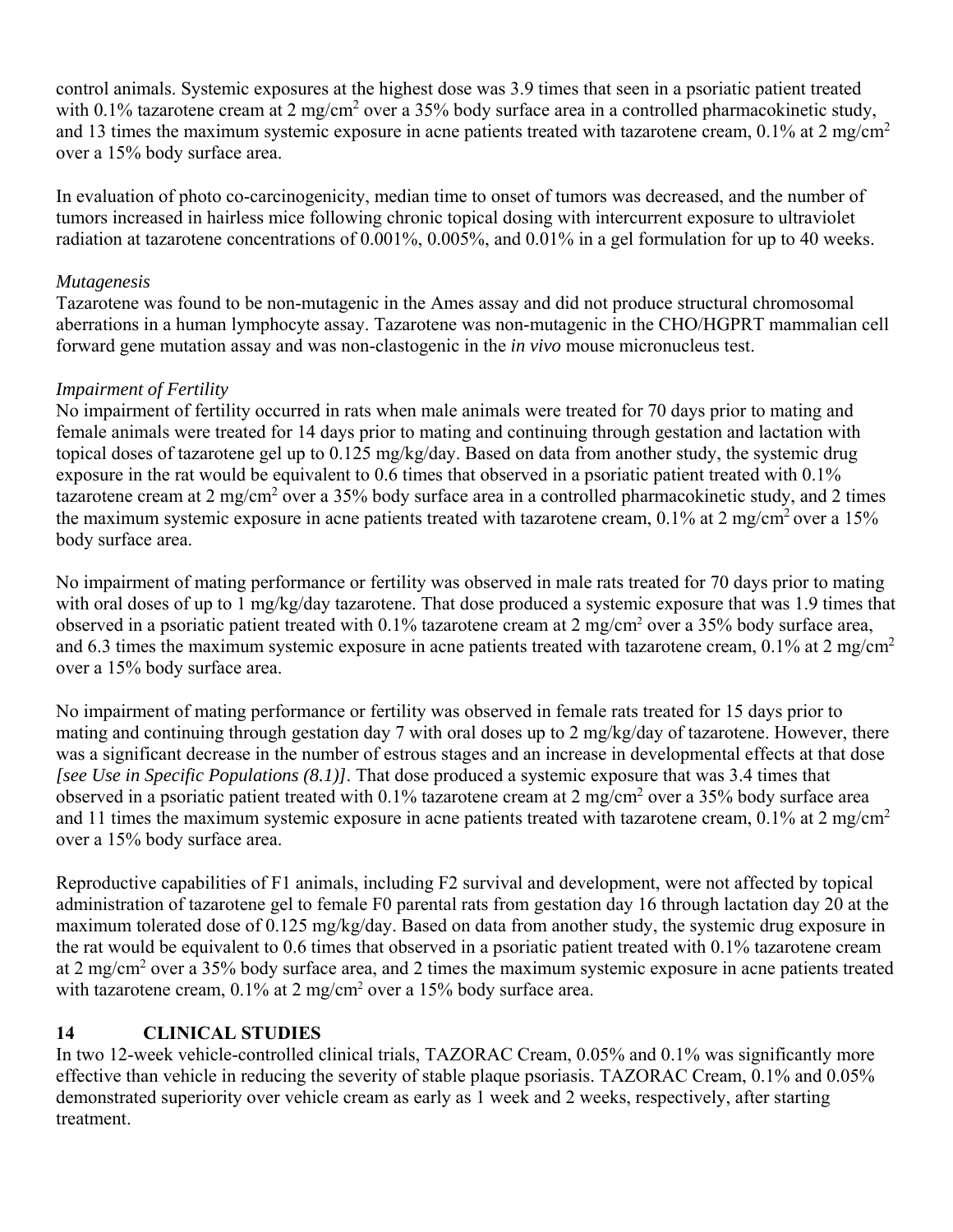In these trials, the primary efficacy endpoint was "clinical success," defined as the proportion of subjects with none, minimal, or mild overall lesional assessment at Week 12, and shown in Table 1. "Clinical success" was also significantly greater with TAZORAC Cream, 0.05% and 0.1% versus vehicle at most follow-up visits.

**Table 1. Subject Numbers and Percentages for Overall Lesional Assessment Scores and "Clinical Success"** at Baseline (BL), End of Treatment (Week 12) and 12 Weeks After Stopping Therapy (Week 24)<sup>#</sup> in **Two Controlled Clinical Trials for Psoriasis** 

| $C1$ $C2$ $C3$ $C4$ $C5$ $C6$ $C7$ $C8$ $C9$ $C1$ $C1$ $C1$ $C1$ $C1$ |                                                                                                                  |           |              |                |                |                     |           |              |                |              |                |          |              |                |           |  |
|-----------------------------------------------------------------------|------------------------------------------------------------------------------------------------------------------|-----------|--------------|----------------|----------------|---------------------|-----------|--------------|----------------|--------------|----------------|----------|--------------|----------------|-----------|--|
|                                                                       | TAZORAC Cream, 0.05%                                                                                             |           |              |                |                | TAZORAC Cream, 0.1% |           |              |                |              | Vehicle Cream  |          |              |                |           |  |
|                                                                       | <b>Trial 1</b>                                                                                                   |           |              | <b>Trial 2</b> |                | <b>Trial 1</b>      |           |              | <b>Trial 2</b> |              | <b>Trial 1</b> |          |              | <b>Trial 2</b> |           |  |
|                                                                       | $N = 218$                                                                                                        |           |              | $N = 210$      |                | $N = 221$           |           |              | $N = 211$      |              | $N = 229$      |          |              | $N = 214$      |           |  |
| Score                                                                 | BL                                                                                                               | Wk 12     | <b>Wk 24</b> | BL             | Wk 12          | BL                  | Wk 12     | <b>Wk 24</b> | BL             | <b>Wk 12</b> | BL             | Wk<br>12 | <b>Wk 24</b> | BL             | Wk 12     |  |
| None $(0)$                                                            | $\Omega$                                                                                                         |           |              | $\theta$       | $\overline{c}$ | 0                   | $\theta$  | $\Omega$     | $\theta$       | 6            | $\Omega$       | $\Omega$ |              | $\theta$       |           |  |
|                                                                       |                                                                                                                  | $(0.5\%)$ | $(0.5\%)$    |                | (1%)           |                     |           |              |                | (3%)         |                |          | $(0.4\%)$    |                | $(0.5\%)$ |  |
| Minimal                                                               | $\Omega$                                                                                                         | 11        | 12           | $\theta$       |                | 0                   | 12        | 14           | $\Omega$       | 11           | $\Omega$       | 7        | 6            | $\theta$       |           |  |
| (1)                                                                   |                                                                                                                  | (5%)      | (6%)         |                | (3%)           |                     | (5%)      | (6%)         |                | (5%)         |                | (3%)     | (3%)         |                | $(0.5\%)$ |  |
| Mild                                                                  | $\Omega$                                                                                                         | 79        | 60           | $\overline{0}$ | 76             | 0                   | 75        | 53           | $\Omega$       | 90           | $\Omega$       | 49       | 43           | $\theta$       | 54        |  |
| (2)                                                                   |                                                                                                                  | (36%)     | (28%)        |                | (36%)          |                     | (34%)     | (24%)        |                | (43%)        |                | (21%)    | (19%)        |                | (25%)     |  |
| Moderate                                                              | 141                                                                                                              | 86        | 90           | 100            | 74             | 122                 | 97        | 107          | 96             | 62           | 139            | 119      | 114          | 97             | 99        |  |
| (3)                                                                   | (65%)                                                                                                            | (39%)     | (41%)        | (48%)          | (35%)          | (55%)               | (44%)     | (48%)        | (45%)          | (29%)        | (61%)          | (52%)    | $(50\%)$     | (45%)          | (46%)     |  |
| Severe                                                                | 69                                                                                                               | 39        | 51           | 80             | 36             | 91                  | 36        | 46           | 86             | 29           | 81             | 51       | -61          | 93             | 47        |  |
| (4)                                                                   | (32%)                                                                                                            | (18%)     | (23%)        | (38%)          | (17%)          | (41%)               | (16%)     | (21%)        | $(41\%)$       | (14%)        | (35%)          | (22%)    | (27%)        | (44%)          | (22%)     |  |
| Very                                                                  | 8                                                                                                                | 2         | 4            | 30             | 15             | 8                   |           |              | 29             | 13           | 9              |          | 4            | 24             | 12        |  |
| Severe                                                                | (4%)                                                                                                             | $(0.9\%)$ | (2%)         | (14%)          | (7%)           | (4%)                | $(0.5\%)$ | $(0.5\%)$    | (14%)          | (6%)         | (4%)           | (1%)     | (2%)         | $(11\%)$       | (6%)      |  |
| (5)                                                                   |                                                                                                                  |           |              |                |                |                     |           |              |                |              |                |          |              |                |           |  |
| "Clinical                                                             | $\Omega$                                                                                                         | 91        | 73           | $\theta$       | 85             | 0                   | 87        | 67           | $\theta$       | 107          | 0              | 56       | 50           | $\theta$       | 56        |  |
| Success"                                                              |                                                                                                                  | $(42\%*)$ | $(33\%*)$    |                | $(40\%*)$      |                     | $(39\%*)$ | $(30\%*)$    |                | $(51\%*)$    |                | (24%)    | (22%)        |                | (26%)     |  |
| $\Omega$                                                              | no placual devetion obove normal algundaria pove hove recidual non orgithemeteve dissolverieni no necritie socie |           |              |                |                |                     |           |              |                |              |                |          |              |                |           |  |

0 no plaque elevation above normal skin level; may have residual non-erythematous discoloration; no psoriatic scale 1 essentially flat with possible trace elevation; may have up to moderate erythema (red coloration); no psoriatic scale

2 slight but definite elevation of plaque above normal skin level; may have up to moderate erythema (red coloration); fine scales with some lesions partially covered

3 moderate elevation with rounded or sloped edges to plaque; moderate erythema (red coloration); somewhat coarser scales with most lesions partially covered

 4 marked elevation with hard, sharp edges to plaque; severe erythema (very red coloration); thick scales with virtually all lesions covered and a rough surface

5 very marked elevation with very hard, sharp edges to plaque; very severe erythema (extreme red coloration); very coarse, thick scales with all lesions covered and a very rough surface

Clinical Success defined as an overall lesional assessment score of none, minimal, or mild.

**# Trial 1 had post-treatment period observations for 12 weeks after stopping therapy, which were not part of Trial 2.** 

**\* Denotes statistically significant difference for "Clinical Success" compared with vehicle.** 

At the end of 12 weeks of treatment, TAZORAC Cream, 0.05% and 0.1% was consistently superior to vehicle in reducing the plaque thickness of psoriasis. Improvements in erythema and scaling were generally significantly greater with TAZORAC Cream, 0.05% and 0.1% than with vehicle. TAZORAC Cream, 0.1% was also generally more effective than TAZORAC Cream, 0.05% in reducing the severity of the individual signs of disease. However, TAZORAC Cream, 0.1% was associated with a greater degree of local irritation than TAZORAC Cream, 0.05%.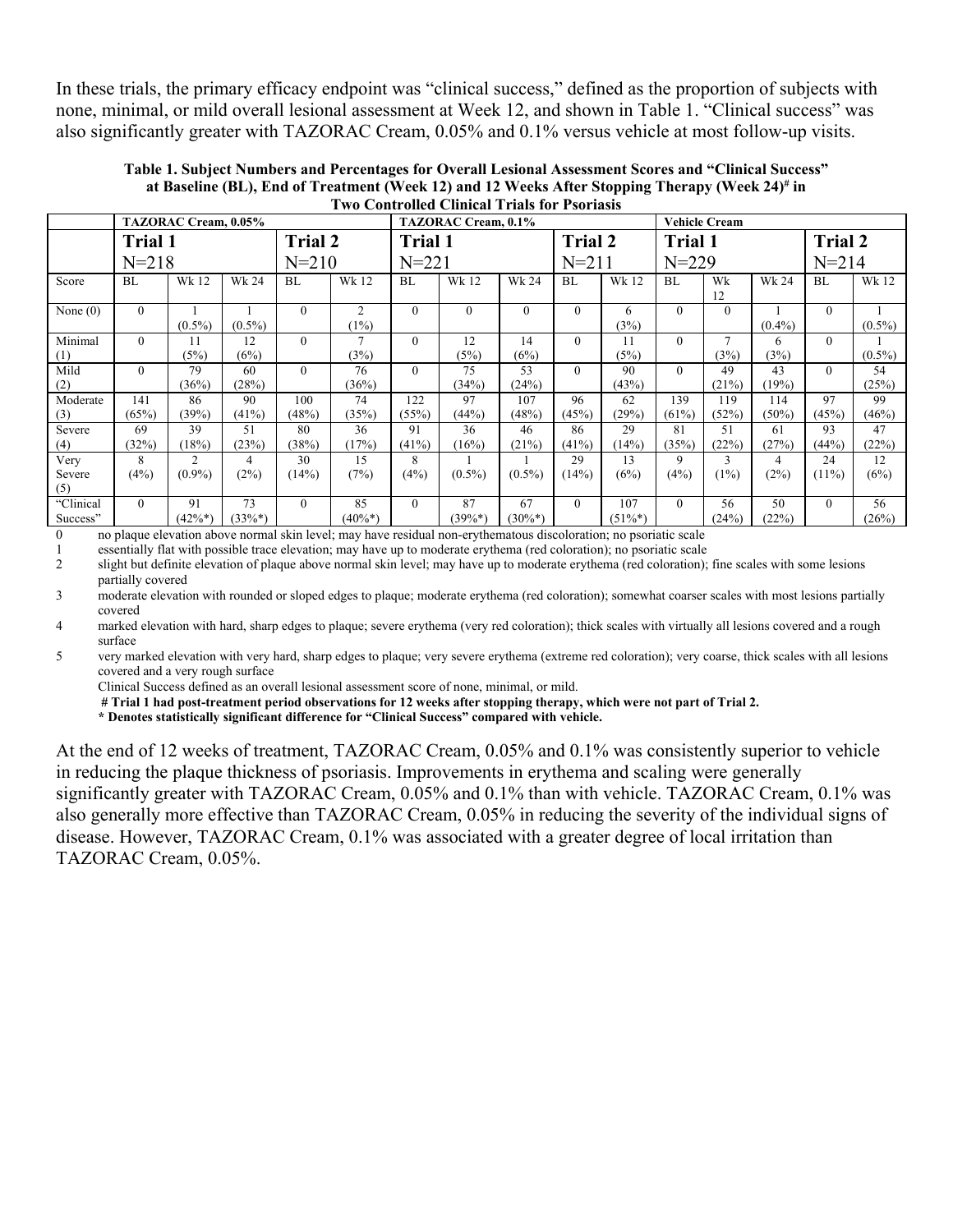| TAZORAC Cream, 0.05% |        |                 |             |           | TAZORAC Cream, 0.1%       |           |             |             |          |            | Vehicle Cream |             |             |             |         |                         |                                           |             |         |
|----------------------|--------|-----------------|-------------|-----------|---------------------------|-----------|-------------|-------------|----------|------------|---------------|-------------|-------------|-------------|---------|-------------------------|-------------------------------------------|-------------|---------|
|                      |        | Trunk/Arm/      |             |           | All Treated<br>Knee/Elbow |           | Trunk/Arm/  |             |          | Knee/Elbow |               | All Treated |             | Trunk/Arm/  |         | Knee/Elbow              |                                           | All Treated |         |
| Lesion               |        | Leg lesions     |             | lesions   |                           |           |             | Leg lesions |          | lesions    |               |             |             | Leg lesions |         | lesions                 |                                           |             |         |
|                      |        | Trial           | Trial 2     | Trial 1   | Trial 2                   | Trial     | Trial 2     | Trial 1     | Trial 2  | Trial      | Trial 2       | Trial 1     | Trial 2     |             |         | Trial 1 Trial 2 Trial 1 | Trial 2 Trial 1 Trial 2                   |             |         |
|                      |        | $N = 218$       | $N = 210$   | $N = 218$ | $N = 210$                 | $N = 218$ | $N = 210$   | $N = 221$   | $N = 21$ | $N = 221$  | $N = 211$     | $N = 221$   |             |             |         |                         | N=211 N=229 N=214 N=229 N=214 N=229 N=214 |             |         |
| Plaque               | B#     | 2.29            | 2.50        | 2.40      | 2.52                      | 2.28      | 2.51        | 2.34        | 2.52     | 2.35       | 2.49          | 2.32        | 2.51        | 2.28        | 2.51    | 2.35                    | 2.51                                      | 2.29        | 2.51    |
| elevation            | C-12   | $-0.83*$        | $-0.98*$    | $-0.91*$  | $-1.04*$                  | $-0.75*$  | $-0.90*$    | $-1.08*$    | $-1.25*$ | $-0.96*$   | $-1.21*$      | $-0.83*$    | $-1.08*$    | $-0.59$     | $-0.69$ | $-0.57$                 | $-0.68$                                   | $-0.48$     | $-0.61$ |
|                      |        | $C-24$ $-0.75*$ |             | $-0.73*$  |                           | $-0.60*$  |             | $-0.87*$    |          | $-0.73*$   |               | $-0.63*$    |             | $-0.57$     |         | $-0.49$                 |                                           | $-0.42$     |         |
| Scaling              | B#     | 2.26            | <u>2.45</u> | 2.47      | 2.60                      | 2.32      | <u>2.47</u> | 2.37        | 2.45     | 2.40       | 2.57          | 2.36        | 2.53        | 2.34        | 2.46    | 2.45                    | <u>2.61</u>                               | 2.31        | 2.53    |
|                      | $C-12$ | $-0.75$         | $-0.90$     | $-0.78*$  | $-0.98*$                  | $-0.67*$  | $-0.80$     | $-0.84*$    | $-1.06*$ | $-0.76*$   | $-1.13*$      | $-0.73*$    | $-1.03*$    | $-0.66$     | $-0.79$ | $-0.62$                 | $-0.76$                                   | $-0.46$     | $-0.70$ |
|                      |        | $C-24$ $-0.68$  |             | $-0.62*$  |                           | $-0.51*$  |             | $-0.79*$    |          | $-0.61*$   |               | $-0.59*$    |             | $-0.56$     |         | $-0.45$                 |                                           | $-0.34$     |         |
| Erythema             | B#     | 2.26            | <u>2.51</u> | 2.17      | 2.40                      | 2.23      | <u>2.48</u> | 2.25        | 2.53     | 2.17       | 2.42          | 2.21        | <u>2.51</u> | <u>2.24</u> | 2.47    | 2.17                    | <u>2.34</u>                               | 2.24        | 2.47    |
|                      | $C-12$ | $-0.49$         | $-0.65*$    | $-0.44$   | $-0.66*$                  | $-0.40$   | $-0.62$     | $-0.49$     | $-0.82*$ | $-0.57*$   | $-0.82*$      | $-0.42*$    | $-0.78*$    | $-0.42$     | $-0.46$ | $-0.38$                 | $-0.44$                                   | $-0.37$     | $-0.47$ |
|                      |        | $C-24$ $-0.52$  |             | $-0.44$   |                           | $-0.41$   |             | $-0.55$     |          | $-0.52*$   |               | $-0.39*$    |             | $-0.43$     |         | $-0.34$                 |                                           | $-0.33$     |         |

**Table 2. Mean Decreases in Plaque Elevation, Scaling and Erythema in Two Controlled Clinical Trials for Psoriasis** 

Plaque elevation, scaling and erythema scored on a 0-4 scale with 0=none, 1=mild, 2=moderate, 3=severe and 4=very severe. B#=Mean Baseline Severity;

C-12=Mean Change from Baseline at end of 12 weeks of therapy;

C-24=Mean Change from Baseline at week 24 (12 weeks after the end of therapy).

**\*Denotes statistically significant difference compared with vehicle.** 

#### *Acne:*

In two large vehicle-controlled trials, subjects age 12 years and over with facial acne vulgaris of a severity suitable for monotherapy with a topical agent were enrolled. After face cleansing in the evening, TAZORAC Cream, 0.1% was applied once daily to the entire face as a thin layer. TAZORAC Cream, 0.1% was significantly more effective than vehicle in the treatment of facial acne vulgaris. Efficacy results after 12 weeks of treatment are shown in Table 3:

#### **Table 3. Efficacy Results after Twelve Weeks of Treatment in Two Controlled Clinical Trials for Acne**

|                                                              | TAZORAC Cream, 0.1% |                |           | <b>Vehicle Cream</b> |
|--------------------------------------------------------------|---------------------|----------------|-----------|----------------------|
|                                                              | <b>Trial 1</b>      | <b>Trial 2</b> | Trial 1   | <b>Trial 2</b>       |
|                                                              | $N = 218$           | $N = 206$      | $N = 218$ | $N = 205$            |
| Median Percent Reduction in                                  |                     |                |           |                      |
| Noninflammatory lesions<br>٠                                 | $46\%*$             | $41\%*$        | 27%       | 21%                  |
| Inflammatory lesions                                         | $41\%*$             | $44\%*$        | 27%       | 25%                  |
| Total lesions<br>$\bullet$                                   | $44\%*$             | $42\%*$        | 24%       | 21%                  |
| Percent of Subjects with No Acne or Minimal Acne             | $18\%*$             | $20\%*$        | $11\%$    | 6%                   |
| Percent of Subjects with No Acne, Minimal Acne, or Mild Acne | $55\%*$             | $53\%*$        | 36%       | 36%                  |
|                                                              |                     |                |           |                      |

**\*Denotes statistically significant difference compared with vehicle.** 

#### **16 HOW SUPPLIED/STORAGE AND HANDLING**

TAZORAC Cream is a white cream available in concentrations of 0.05% and 0.1%. It is supplied in a collapsible aluminum tube with a tamper-evident aluminum membrane over the opening and a white polypropylene screw cap, in 30 g and 60 g sizes.

|      | TAZORAC Cream, 0.05% | TAZORAC Cream, 0.1% |
|------|----------------------|---------------------|
| 30 g | NDC 16110-915-30     | NDC 16110-916-30    |
| 60 g | NDC 16110-915-60     | NDC 16110-916-60    |

*Storage:* Store at 20°C to 25°C (68°F to 77°F). Excursions permitted from -5°C to 30°C (23°F to 86°F).

#### **PATIENT COUNSELING INFORMATION 17**

Advise the patient to read the FDA-approved patient labeling (Patient Information).

#### **Embryofetal Toxicity**

Inform females of reproductive potential of the potential risk to a fetus. Advise these patients to use effective contraception during treatment with TAZORAC Cream. Advise patients to inform their healthcare provider of a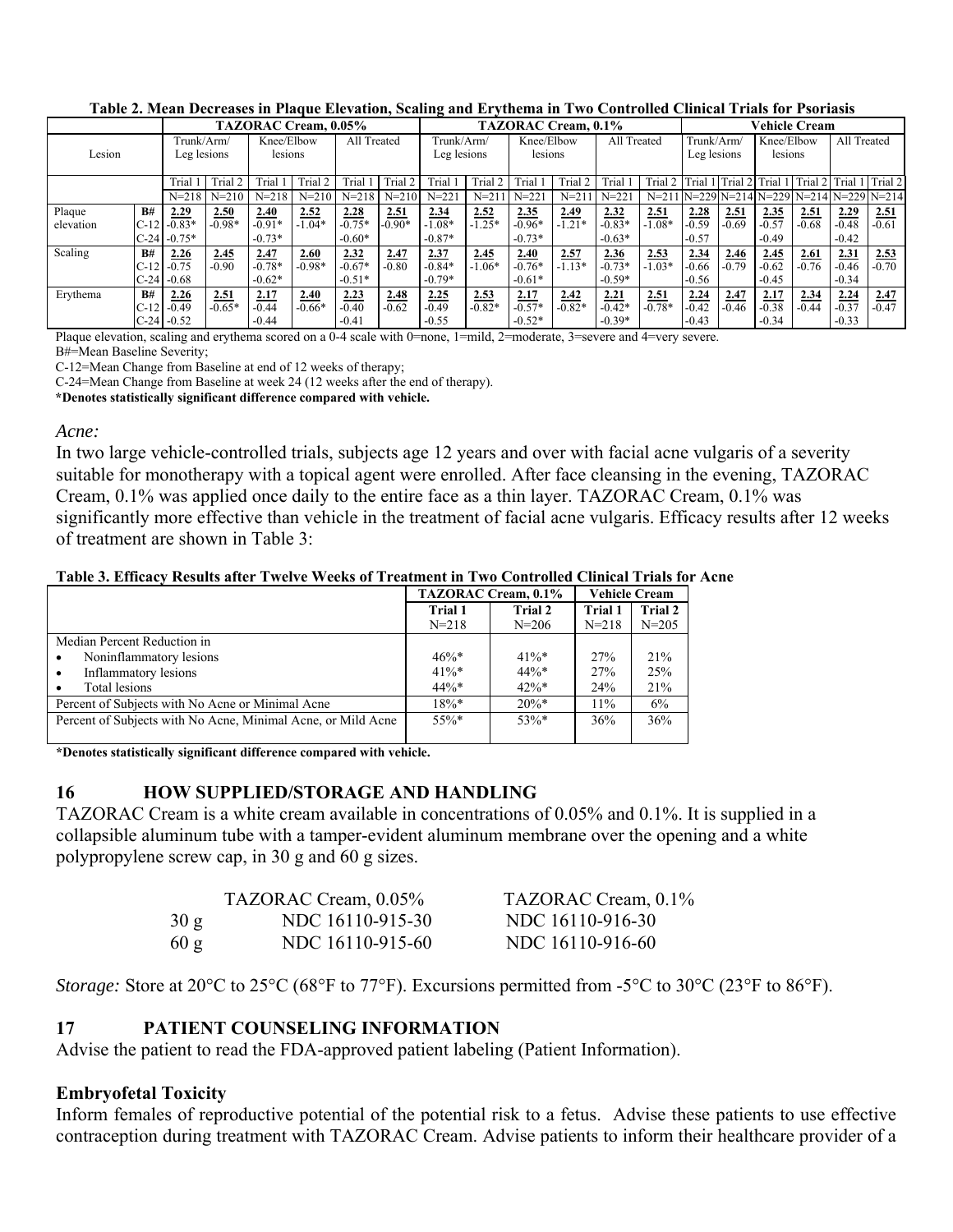known or suspected pregnancy *[see Warnings and Precautions (5.1) and Use in Specific Populations (8.1, 8.3)].* 

#### **Photosensitivity and Risk of Sunburn**

Advise patients to avoid excessive sun exposure and to use of sunscreens and protective measures (hat, visor). Advise patients to avoid using TAZORAC if also taking other medicines may increase sensitivity to sunlight.

#### **Important Administration Instructions**

Advise the patient of the following:

- 1. For the patient with psoriasis, apply TAZORAC Cream only to psoriasis skin lesions, avoiding uninvolved skin.
- 2. If undue irritation (redness, peeling, or discomfort) occurs, reduce frequency of application or temporarily interrupt treatment. Treatment may be resumed once irritation subsides [s*ee Dosage and Adminstration (2.1)*].
- 3. Moisturizers may be used as frequently as desired.
- 4. Patients with psoriasis may use a cream or lotion to soften or moisten skin at least 1 hour before applying TAZORAC Cream.
- 5. Avoid contact with the eyes. If TAZORAC Cream gets in or near eyes, rinse thoroughly with water. Seek medical attention if eye irritation continues.
- 6. TAZORAC Cream is for topical use only. Do not apply to eyes, mouth, or other mucous membrane. Not for ophthalmic, oral, or intravaginal use.
- 7. Wash hands thoroughly after applying TAZORAC Cream.

Distributed by Almirall, LLC Exton, PA 19341

© 2019 Almirall, Inc. All rights reserved. All trademarks are the property of their respective owners.



72709AM11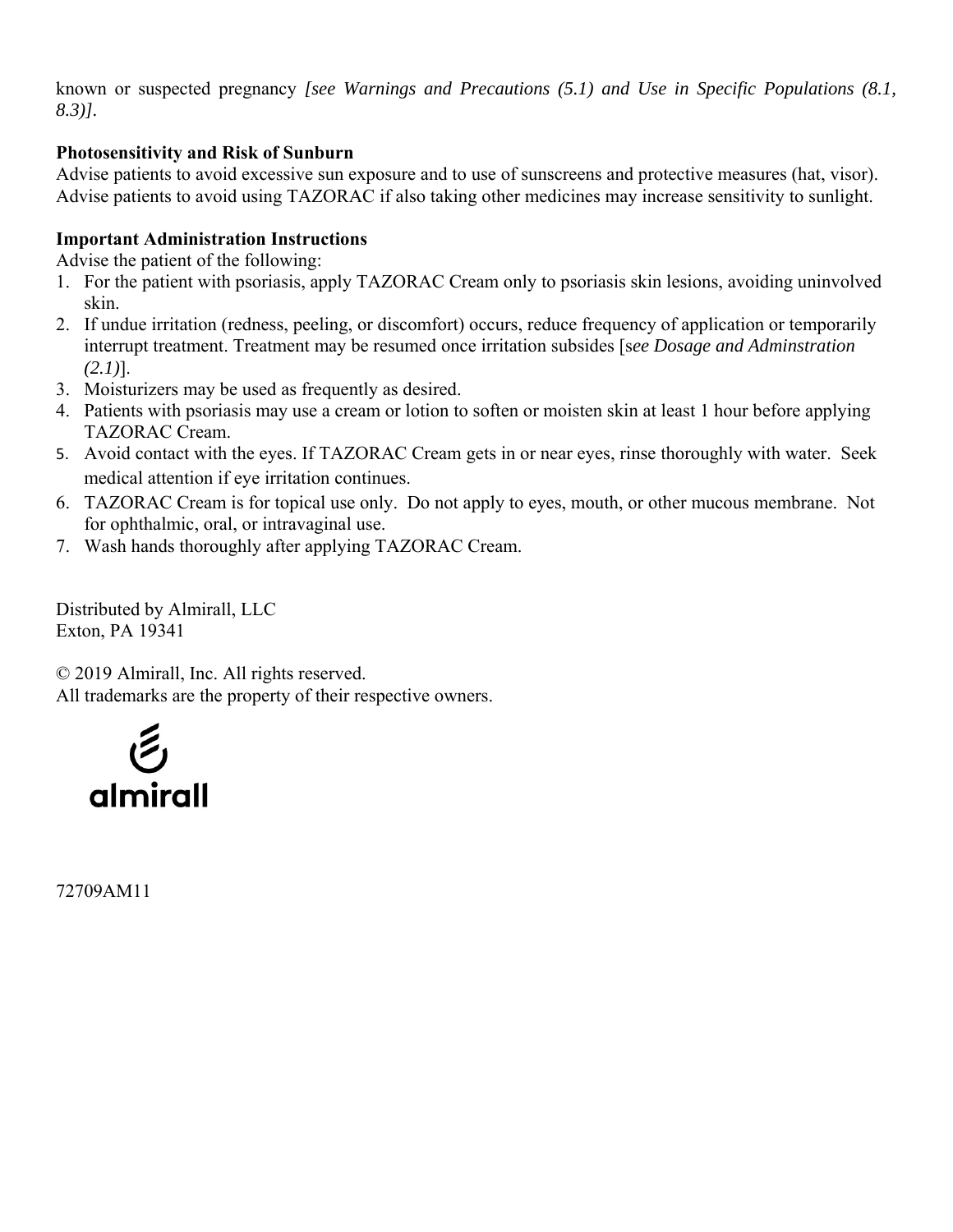#### **PATIENT INFORMATION TAZORAC® (TAZ-or-ac)**

#### (tazarotene)

#### Cream, 0.05% and 0.1%

**Important information**: TAZORAC Cream is for use on skin only. Do not use TAZORAC Cream in your eyes, mouth, or vagina.

**What is the most important information I should know about TAZORAC Cream? TAZORAC Cream may cause birth defects if used during pregnancy.** 

- **Females must not be pregnant when they start using TAZORAC Cream or become pregnant during treatment with TAZORAC Cream.**
- For females who are able to get pregnant:
	- o Your doctor will order a pregnancy test for you within 2 weeks before you begin treatment with TAZORAC Cream to be sure that you are not pregnant. Your doctor will decide when to do the test.
	- o Begin treatment with TAZORAC Cream during a normal menstrual period.
	- o Use an effective form of birth control during treatment with TAZORAC Cream. Talk with your doctor about birth control options that may be used to prevent pregnancy during treatment with TAZORAC Cream.
	- o **Stop using TAZORAC Cream and tell your doctor right away if you become pregnant while using TAZORAC Cream.**

#### **What is TAZORAC Cream?**

- TAZORAC Cream 0.05% and 0.1% is a prescription medicine used on the skin (topical) to treat people with plaque psoriasis.
- TAZORAC Cream 0.1% is also used on the skin to treat people with acne vulgaris.
- It is not known if TAZORAC Cream is safe and effective for:
	- o the treatment of plaque psoriasis in children under 18 years of age
	- o the treatment of acne vulgaris in children under 12 years of age

#### **Who should not use TAZORAC Cream?**

#### **Do not use TAZORAC Cream if you:**

- are pregnant or plan to become pregnant. See "What is the most important information I should know about TAZORAC Cream?" at the beginning of this leaflet.
- are allergic to tazarotene or any of the ingredients in TAZORAC Cream. See the end of this leaflet for a complete list of ingredients in TAZORAC Cream.

#### **What should I tell my doctor before using TAZORAC Cream?**

#### **Before you use TAZORAC Cream, tell your doctor about all of your medical conditions, including if you:**

- have eczema or any other skin problems
- are breastfeeding or plan to breastfeed. It is not known if TAZORAC Cream passes into your breast milk. Talk to your doctor about using TAZORAC Cream while breastfeeding.

Tell your doctor about all the medicines you take, including prescription and over-the-counter medicines, vitamins, and herbal supplements.

#### **Certain medicines, vitamins, or supplements may make your skin more sensitive to sunlight**.

Also, tell your doctor about any cosmetics you use, including moisturizers, creams, lotions, or products that can dry out your skin.

#### **How should I use TAZORAC Cream?**

- Use TAZORAC Cream exactly as your doctor tells you to use it.
- Apply TAZORAC Cream 1 time each day, in the evening.
- **Do not** get TAZORAC Cream in your eyes, on your eyelids, or in your mouth. If TAZORAC Cream gets in or near your eyes, rinse them well with water. Call your doctor or get medical help if you have eye irritation that does not go away.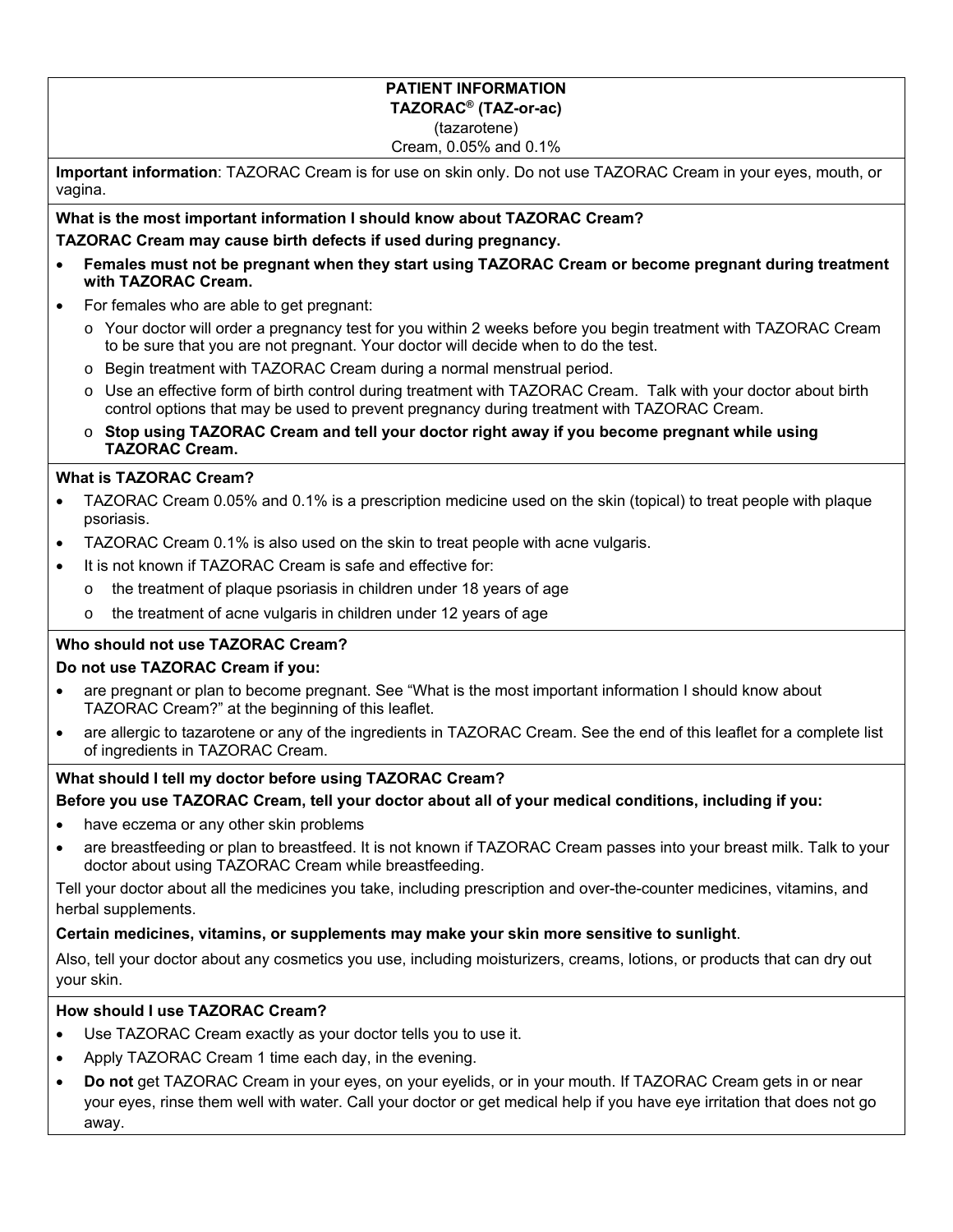Wash your hands after applying TAZORAC Cream.

## **Follow these instructions for applying TAZORAC Cream:**

- **If you have psoriasis**:
	- o If you shower or bathe before applying TAZORAC Cream, your skin should be dry before applying the cream.
	- o You may use a cream or lotion to soften or moisten your skin at least 1 hour before you apply TAZORAC Cream.
- <sup>o</sup> Apply a thin layer of TAZORAC Cream to cover only the psoriasis lesions. **If you have acne**:

- o Gently wash and dry your face before applying TAZORAC Cream.
- o Apply a thin layer of TAZORAC Cream to cover only the acne lesions.
- If you swallow TAZORAC Cream, call your doctor or go to the nearest hospital emergency room right away.

## **What should I avoid while using TAZORAC Cream?**

- Avoid sunlight, including sunlamps, during treatment with TAZORAC Cream. TAZORAC Cream can make you more sensitive to the sun, and the light from sunlamps and tanning beds. You could get a severe sunburn. Use sunscreen and wear a hat and clothes that cover your skin if you have to be in sunlight.
- Talk to your doctor if you get a sunburn during treatment with TAZORAC Cream. If you get a sunburn, do not use TAZORAC Cream until your sunburn is healed.
- Avoid using cosmetics or topical medicines that may make your skin more sensitive to sunlight or make your skin dry.
- Avoid using TAZORAC Cream on unaffected skin or skin with eczema because it may cause severe irritation.

## **What are the possible side effects of TAZORAC Cream?**

## **TAZORAC Cream may cause serious side effects, including:**

- **Skin irritation and allergic reactions (hypersensitivity).** TAZORAC Cream may cause increased skin irritation and hives. Tell your doctor if you develop hives, or itching, burning, redness, or peeling of your skin during treatment with TAZORAC Cream. If you develop hives or skin irritation, your doctor may tell you to stop using TAZORAC Cream until your skin heals, tell you to use TAZORAC Cream less often, or change your TAZORAC Cream dose. Also, wind or cold weather may be more irritating to your skin while you are using TAZORAC Cream.
- **Sensitivity to sunlight and risk of sunburn.** See "What should I avoid while using TAZORAC Cream?"

**The most common side effects of TAZORAC Cream in people with psoriasis include** itching, redness and burning. **The most common side effects of TAZORAC Cream in people with acne include** peeling, dry skin, redness and burning.

These are not all the possible side effects of TAZORAC Cream. Call your doctor for medical advice about side effects. You may report side effects to FDA at 1-800-FDA-1088.

## **How should I store TAZORAC Cream?**

- Store TAZORAC Cream at room temperature between 68°F to 77°F (20°C to 25°C).
- Keep TAZORAC Cream and all medicines out of the reach of children.

## **General information about the safe and effective use of TAZORAC Cream.**

Medicines are sometimes prescribed for purposes other than those listed in a Patient Information leaflet. Do not use TAZORAC Cream for a condition for which it was not prescribed. Do not give TAZORAC Cream to other people, even if they have the same symptoms you have. It may harm them. You can ask your doctor or pharmacist for information about TAZORAC Cream that is written for health professionals.

## **What are the ingredients in TAZORAC Cream?**

#### **Active ingredient:** tazarotene

**Inactive ingredients:** benzyl alcohol 1%, carbomer 1342, carbomer homopolymer type B, edetate disodium, medium chain triglycerides, mineral oil, purified water, sodium hydroxide, sodium thiosulfate, and sorbitan monooleate

 Distributed by: Almirall, LLC, Exton, PA 19341 © 2019 Almirall, Inc. All rights reserved.



All trademarks are the property of their respective owners. For more information call 1-800-678-1605 or go to www.tazorac.com.

This Patient Information has been approved by the U.S. Food and Drug Administration **Revised: August 2019** Revised: August 2019